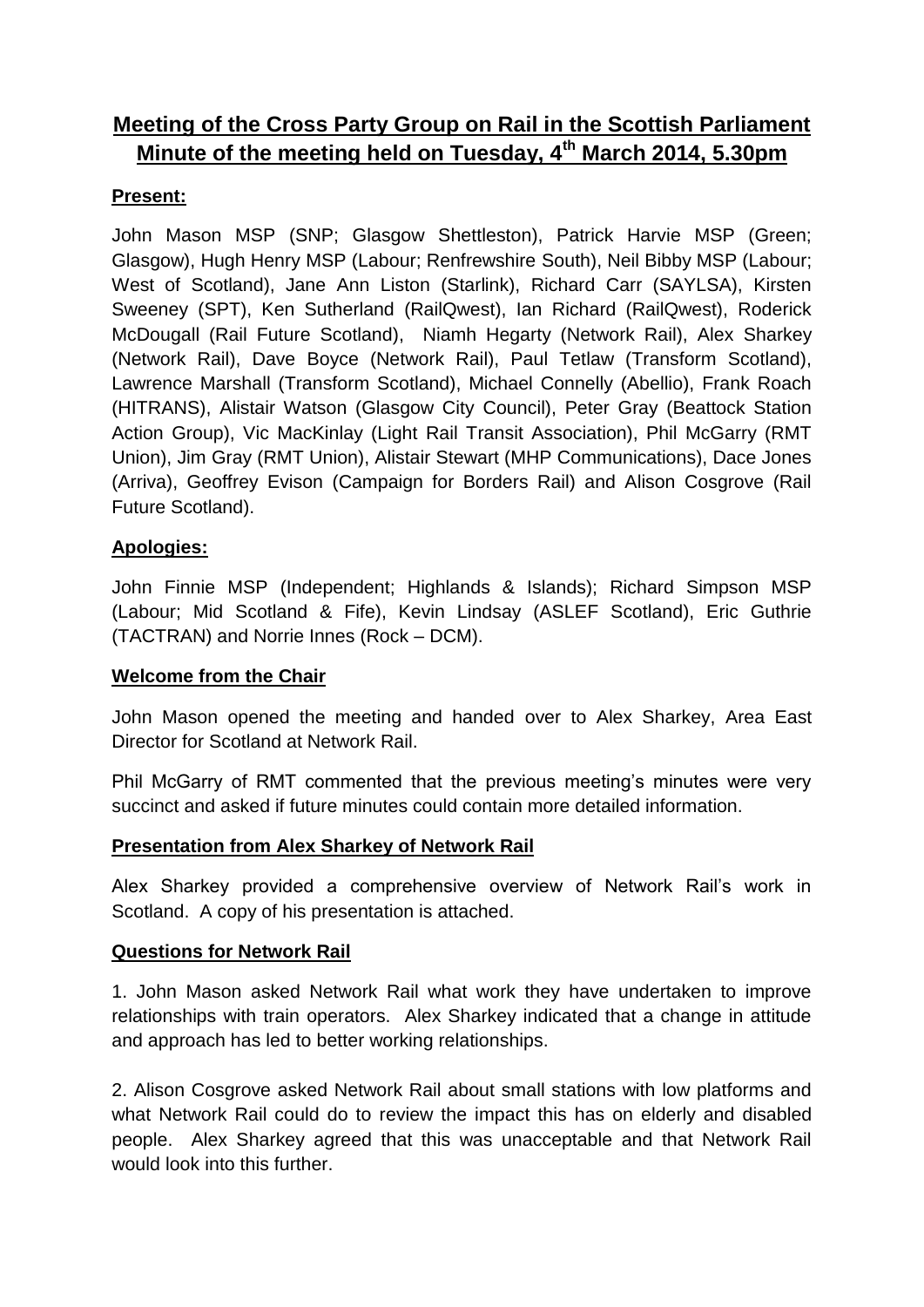3. Phil McGarry expressed concern about Network Rail's engagement with key stakeholders including trade unions with a specific emphasis on the lack of communication to staff about the development of Glasgow Queen Street Rail Station. Alex Sharkey indicated that he understood RMT's points and would seek to engage further with key stakeholders, including the RMT.

4. Alistair Watson asked Network Rail for its opinion about how the cross-party group should engage with the rest of Parliament on matters pertaining to connectivity and further investment in areas such as EGIP and GARL. Alex Sharkey indicated that he felt the opportunities afforded to the cross party group were boundless due to the impressive level of knowledge and passion for rail contained within the group.

5. Jane Ann Liston asked Network Rail for an update on the issue of semaphore signalling and asked a further question about the issue of two light trains operating at the same time on the Tay bridge. Alex Sharkey indicated that a structural assessment would have to be undertaken on the first point and that changes to signalling would open up further opportunities as regards to Ms Liston's second point.

6. Geoffrey Evison indicated his unhappiness at the decision to use class 158 units on the new Borders Rail line which he considered were somewhat out-dated. Alex Sharkey indicated that he understood Mr Evison's point about class 158 units and generally agreed with it.

7. Ken Sutherland informed Network Rail he feels the lack of progress on the issue of Cross Rail means Ayrshire and the West of Scotland are being left behind in terms of connectivity, with many people choosing to travel by road than rail. Ken Sutherland indicated that RailQwest would welcome any support possible for the backing of Cross Rail. Alex Sharkey responded by saying that he felt that the cross party group was the best possible vehicle through which to pursue issues such as GARL.

8. Paul Tetlaw welcomed the formation of the cross party group on rail but shared his belief that there is both too much of a central belt focus on rail and that, in particular, there was too much focus on road.

9. Lawrence Marshall asked about the concept of lighter tram trains being used for Airport Rail Links. Alex Sharkey indicated his belief that if work was being undertaken to lay a track, it would simply be better to lay a track for all forms of trains which could accommodate all trains.

10. Michael Connelly asked Network Rail if Glasgow Queen Street Station would remain under the operation of Scot Rail post-completion. Alex Sharkey indicated that this was not yet clear and he could not answer that question.